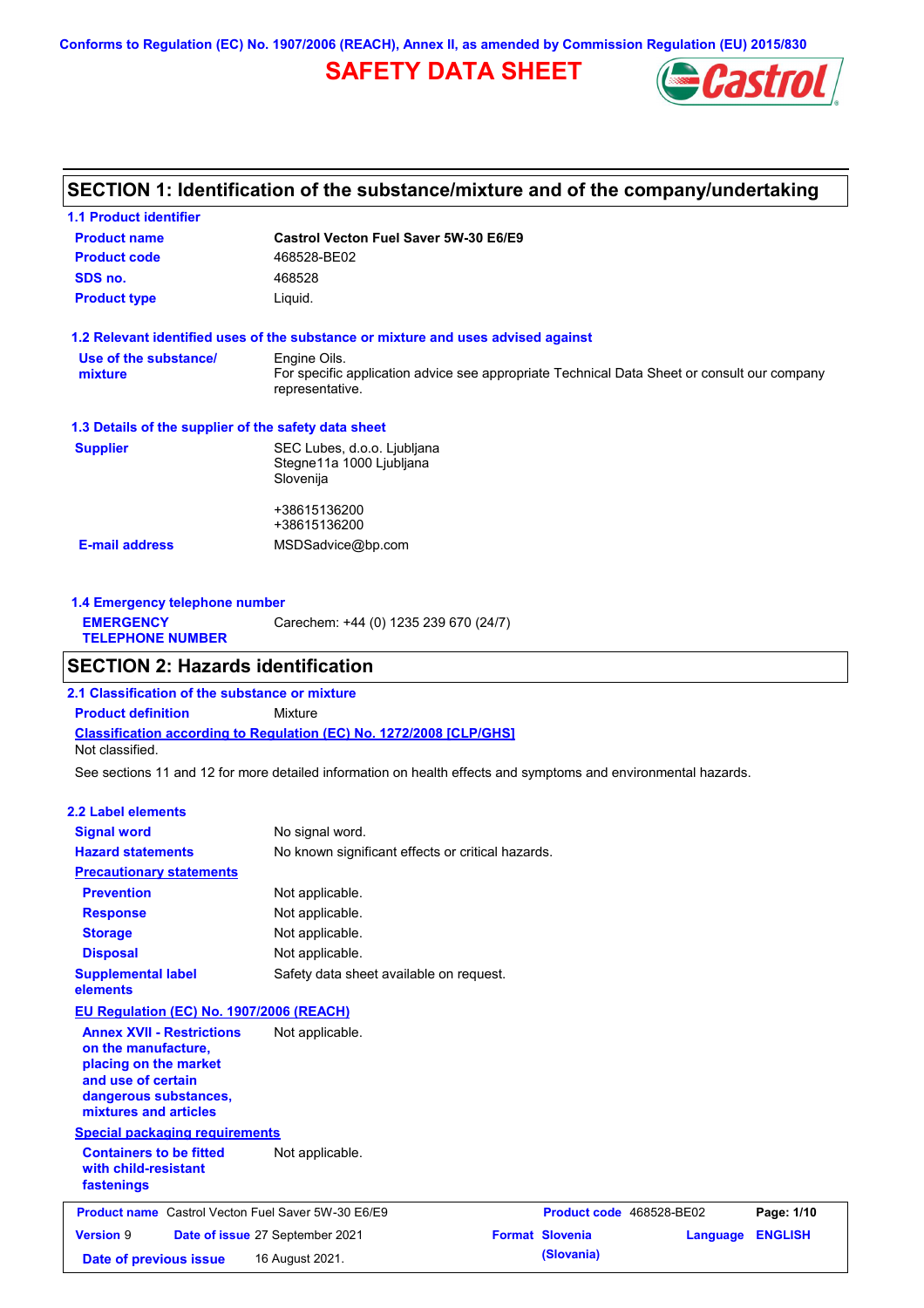## **SECTION 2: Hazards identification**

| <b>Tactile warning of danger</b>                                                                                         | Not applicable.                                                                                                                                                                                                          |
|--------------------------------------------------------------------------------------------------------------------------|--------------------------------------------------------------------------------------------------------------------------------------------------------------------------------------------------------------------------|
| 2.3 Other hazards                                                                                                        |                                                                                                                                                                                                                          |
| <b>Results of PBT and vPvB</b><br>assessment                                                                             | Product does not meet the criteria for PBT or vPvB according to Regulation (EC) No. 1907/2006,<br>Annex XIII.                                                                                                            |
| <b>Product meets the criteria</b><br>for PBT or vPvB according<br>to Regulation (EC) No.<br><b>1907/2006, Annex XIII</b> | This mixture does not contain any substances that are assessed to be a PBT or a vPvB.                                                                                                                                    |
| Other hazards which do<br>not result in classification                                                                   | Defatting to the skin.<br>USED ENGINE OILS<br>Used engine oil may contain hazardous components which have the potential to cause skin<br>cancer.<br>See Toxicological Information, section 11 of this Safety Data Sheet. |

### **SECTION 3: Composition/information on ingredients**

| <b>Product definition</b>                                     | Mixture<br>Mighly refined base oil (IP 346 DMSO extract < 3%). Synthetic base stock. Proprietary performance additives. |             |                                               |             |
|---------------------------------------------------------------|-------------------------------------------------------------------------------------------------------------------------|-------------|-----------------------------------------------|-------------|
| <b>Product/ingredient</b><br>name                             | <b>Identifiers</b>                                                                                                      | %           | <b>Regulation (EC) No.</b><br>1272/2008 [CLP] | <b>Type</b> |
| Distillates (petroleum), hydrotreated<br>heavy paraffinic     | REACH #: 01-2119484627-25<br>EC: 265-157-1<br>CAS: 64742-54-7<br>Index: 649-467-00-8                                    | $≥25 - ≤50$ | Asp. Tox. 1, H304                             | $[1]$       |
| Distillates (petroleum), solvent-<br>dewaxed heavy paraffinic | REACH #: 01-2119471299-27<br>EC: 265-169-7<br>CAS: 64742-65-0<br>Index: 649-474-00-6                                    | ≤3          | Asp. Tox. 1, H304                             | $[1]$       |
| Distillates (petroleum), hydrotreated<br>light paraffinic     | REACH #: 01-2119487077-29<br>EC: 265-158-7<br>CAS: 64742-55-8<br>Index: 649-468-00-3                                    | ≲3          | Asp. Tox. 1, H304                             | $[1]$       |
| Distillates (petroleum), solvent-<br>dewaxed light paraffinic | REACH #: 01-2119480132-48<br>EC: 265-159-2<br>CAS: 64742-56-9<br>Index: 649-469-00-9                                    | ≤3          | Asp. Tox. 1, H304                             | $[1]$       |

**See Section 16 for the full text of the H statements declared above.**

**Type** 

[1] Substance classified with a health or environmental hazard

[2] Substance with a workplace exposure limit

[3] Substance meets the criteria for PBT according to Regulation (EC) No. 1907/2006, Annex XIII

[4] Substance meets the criteria for vPvB according to Regulation (EC) No. 1907/2006, Annex XIII

[5] Substance of equivalent concern

[6] Additional disclosure due to company policy

Occupational exposure limits, if available, are listed in Section 8.

### **SECTION 4: First aid measures**

#### **4.1 Description of first aid measures**

| Eye contact                                               | In case of contact, immediately flush eyes with plenty of water for at least 15 minutes. Eyelids<br>should be held away from the eyeball to ensure thorough rinsing. Check for and remove any<br>contact lenses. Get medical attention. |  |  |
|-----------------------------------------------------------|-----------------------------------------------------------------------------------------------------------------------------------------------------------------------------------------------------------------------------------------|--|--|
| <b>Skin contact</b>                                       | Wash skin thoroughly with soap and water or use recognised skin cleanser. Remove<br>contaminated clothing and shoes. Wash clothing before reuse. Clean shoes thoroughly before<br>reuse. Get medical attention if irritation develops.  |  |  |
| <b>Inhalation</b>                                         | If inhaled, remove to fresh air. Get medical attention if symptoms occur.                                                                                                                                                               |  |  |
| Ingestion                                                 | Do not induce vomiting unless directed to do so by medical personnel. Get medical attention if<br>symptoms occur.                                                                                                                       |  |  |
| <b>Protection of first-aiders</b>                         | No action shall be taken involving any personal risk or without suitable training.                                                                                                                                                      |  |  |
| <b>Product name</b> Castrol Vecton Fuel Saver 5W-30 E6/E9 | Product code 468528-BE02<br>Page: 2/10                                                                                                                                                                                                  |  |  |
| --------                                                  |                                                                                                                                                                                                                                         |  |  |

|                        |                                        |                        |                  | . |
|------------------------|----------------------------------------|------------------------|------------------|---|
| <b>Version 9</b>       | <b>Date of issue 27 September 2021</b> | <b>Format Slovenia</b> | Language ENGLISH |   |
| Date of previous issue | 16 August 2021.                        | (Slovania)             |                  |   |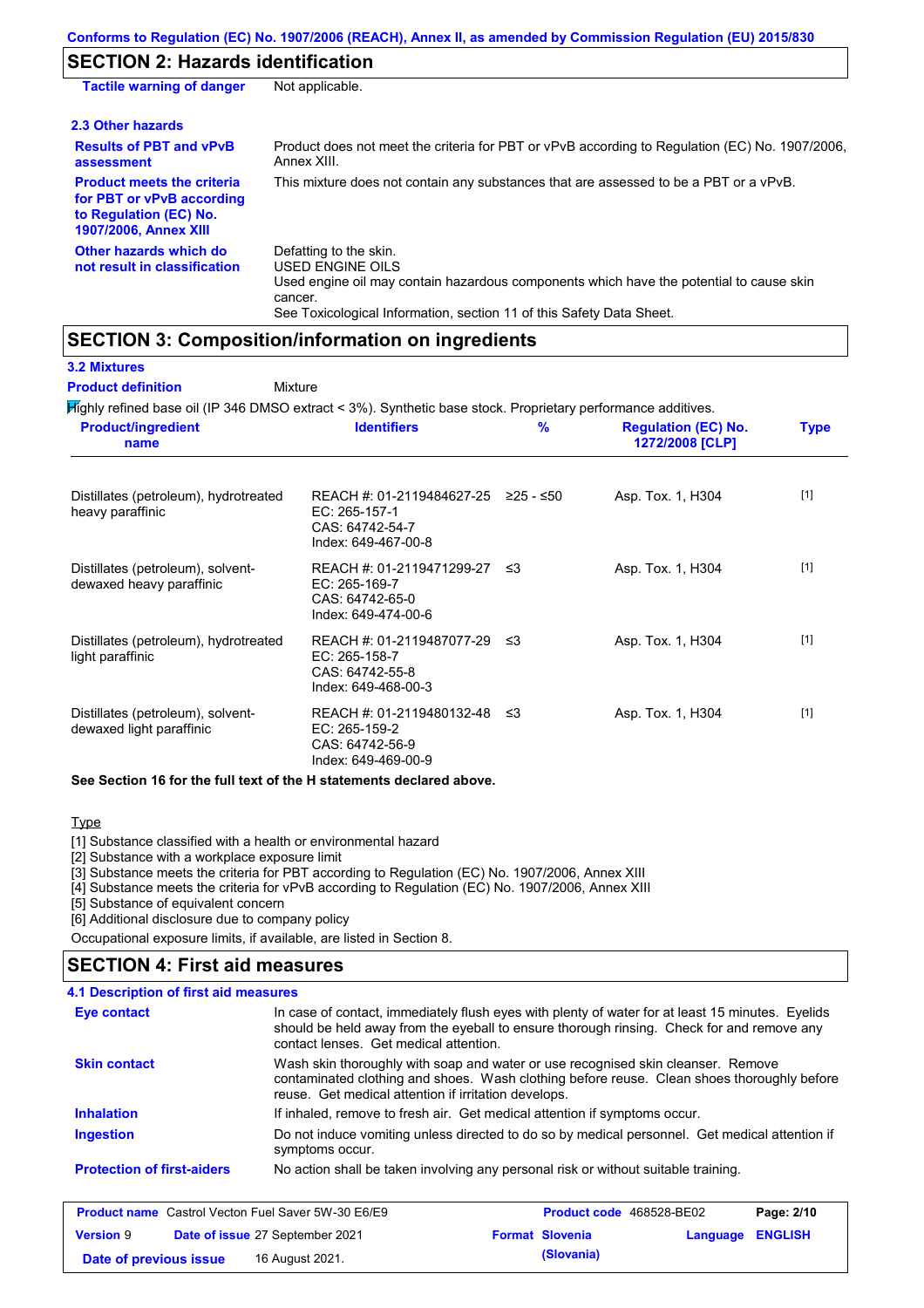## **SECTION 4: First aid measures**

### **4.2 Most important symptoms and effects, both acute and delayed**

See Section 11 for more detailed information on health effects and symptoms.

### **Potential acute health effects**

| <b>Inhalation</b>   | Vapour inhalation under ambient conditions is not normally a problem due to low vapour<br>pressure.               |
|---------------------|-------------------------------------------------------------------------------------------------------------------|
| <b>Ingestion</b>    | No known significant effects or critical hazards.                                                                 |
| <b>Skin contact</b> | Defatting to the skin. May cause skin dryness and irritation.                                                     |
| Eye contact         | No known significant effects or critical hazards.                                                                 |
|                     | Delayed and immediate effects as well as chronic effects from short and long-term exposure                        |
| <b>Inhalation</b>   | Overexposure to the inhalation of airborne droplets or aerosols may cause irritation of the<br>respiratory tract. |
| <b>Ingestion</b>    | Ingestion of large quantities may cause nausea and diarrhoea.                                                     |
| <b>Skin contact</b> | Prolonged or repeated contact can defat the skin and lead to irritation and/or dermatitis.                        |
| Eye contact         | Potential risk of transient stinging or redness if accidental eye contact occurs.                                 |

### **4.3 Indication of any immediate medical attention and special treatment needed**

**Notes to physician** Treatment should in general be symptomatic and directed to relieving any effects.

### **SECTION 5: Firefighting measures**

| 5.1 Extinguishing media                                   |                                                                                                                                                                                                                                                                                                                                                                   |
|-----------------------------------------------------------|-------------------------------------------------------------------------------------------------------------------------------------------------------------------------------------------------------------------------------------------------------------------------------------------------------------------------------------------------------------------|
| <b>Suitable extinguishing</b><br>media                    | In case of fire, use foam, dry chemical or carbon dioxide extinguisher or spray.                                                                                                                                                                                                                                                                                  |
| <b>Unsuitable extinguishing</b><br>media                  | Do not use water jet. The use of a water jet may cause the fire to spread by splashing the<br>burning product.                                                                                                                                                                                                                                                    |
| 5.2 Special hazards arising from the substance or mixture |                                                                                                                                                                                                                                                                                                                                                                   |
| <b>Hazards from the</b><br>substance or mixture           | In a fire or if heated, a pressure increase will occur and the container may burst.                                                                                                                                                                                                                                                                               |
| <b>Hazardous combustion</b><br>products                   | Combustion products may include the following:<br>carbon oxides $(CO, CO2)$ (carbon monoxide, carbon dioxide)                                                                                                                                                                                                                                                     |
| 5.3 Advice for firefighters                               |                                                                                                                                                                                                                                                                                                                                                                   |
| <b>Special precautions for</b><br>fire-fighters           | No action shall be taken involving any personal risk or without suitable training. Promptly<br>isolate the scene by removing all persons from the vicinity of the incident if there is a fire.                                                                                                                                                                    |
| <b>Special protective</b><br>equipment for fire-fighters  | Fire-fighters should wear appropriate protective equipment and self-contained breathing<br>apparatus (SCBA) with a full face-piece operated in positive pressure mode. Clothing for fire-<br>fighters (including helmets, protective boots and gloves) conforming to European standard EN<br>469 will provide a basic level of protection for chemical incidents. |

### **SECTION 6: Accidental release measures**

### **6.1 Personal precautions, protective equipment and emergency procedures**

| For non-emergency<br>personnel                           | No action shall be taken involving any personal risk or without suitable training. Evacuate<br>surrounding areas. Keep unnecessary and unprotected personnel from entering. Do not touch<br>or walk through spilt material. Floors may be slippery; use care to avoid falling. Put on<br>appropriate personal protective equipment. |
|----------------------------------------------------------|-------------------------------------------------------------------------------------------------------------------------------------------------------------------------------------------------------------------------------------------------------------------------------------------------------------------------------------|
| For emergency responders                                 | If specialised clothing is required to deal with the spillage, take note of any information in<br>Section 8 on suitable and unsuitable materials. See also the information in "For non-<br>emergency personnel".                                                                                                                    |
| <b>6.2 Environmental</b><br><b>precautions</b>           | Avoid dispersal of spilt material and runoff and contact with soil, waterways, drains and sewers.<br>Inform the relevant authorities if the product has caused environmental pollution (sewers,<br>waterways, soil or air).                                                                                                         |
| 6.3 Methods and material for containment and cleaning up |                                                                                                                                                                                                                                                                                                                                     |
| <b>Small spill</b>                                       | Stop leak if without risk. Move containers from spill area. Absorb with an inert material and<br>place in an appropriate waste disposal container. Dispose of via a licensed waste disposal<br>contractor.                                                                                                                          |

| <b>Product name</b> Castrol Vecton Fuel Saver 5W-30 E6/E9 |  |                                 | <b>Product code</b> 468528-BE02 |                         | Page: 3/10 |
|-----------------------------------------------------------|--|---------------------------------|---------------------------------|-------------------------|------------|
| <b>Version 9</b>                                          |  | Date of issue 27 September 2021 | <b>Format Slovenia</b>          | <b>Language ENGLISH</b> |            |
| Date of previous issue                                    |  | 16 August 2021.                 | (Slovania)                      |                         |            |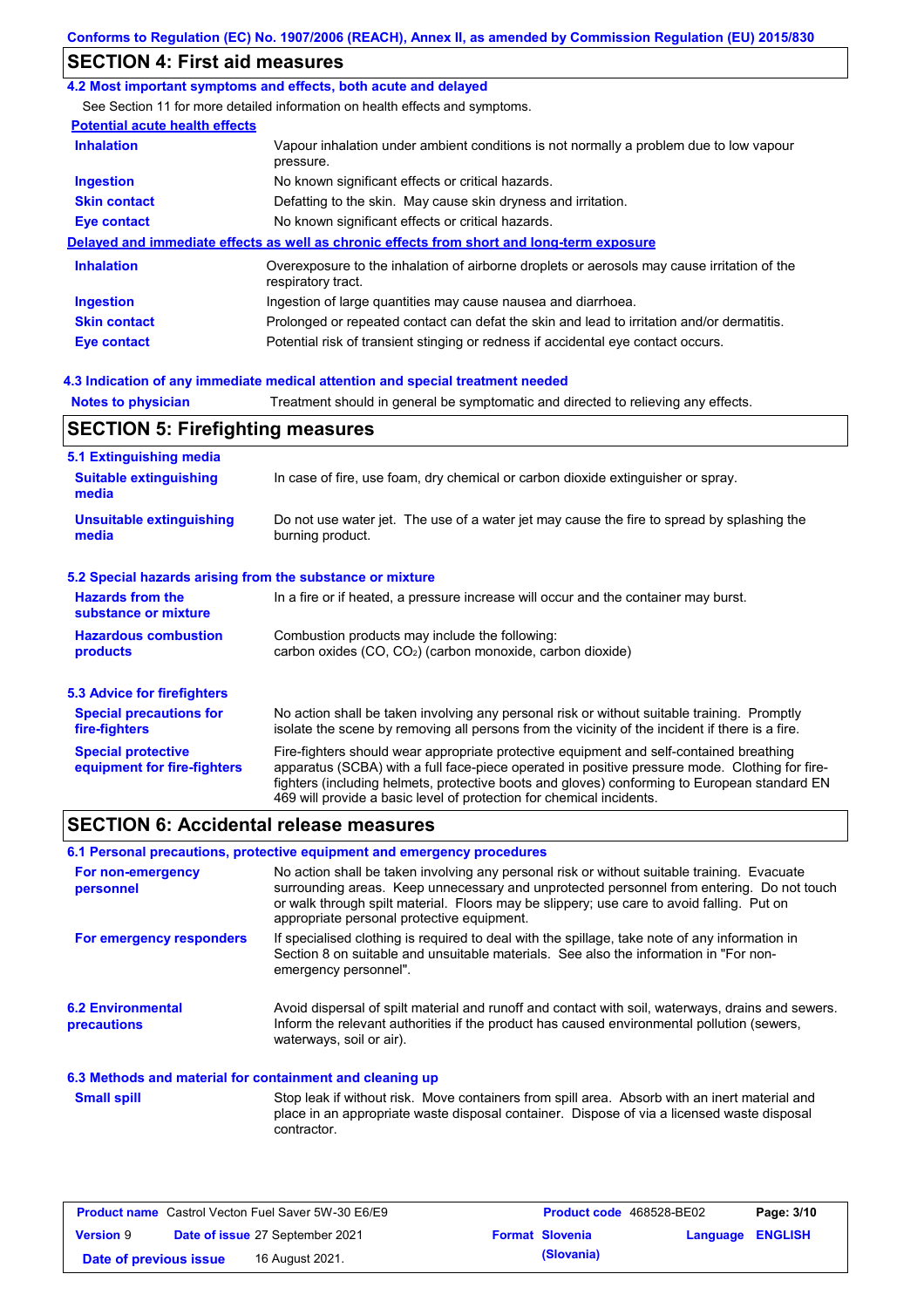### **SECTION 6: Accidental release measures**

| Large spill                               | Stop leak if without risk. Move containers from spill area. Prevent entry into sewers, water<br>courses, basements or confined areas. Contain and collect spillage with non-combustible,<br>absorbent material e.g. sand, earth, vermiculite or diatomaceous earth and place in container<br>for disposal according to local regulations. Dispose of via a licensed waste disposal contractor. |
|-------------------------------------------|------------------------------------------------------------------------------------------------------------------------------------------------------------------------------------------------------------------------------------------------------------------------------------------------------------------------------------------------------------------------------------------------|
| 6.4 Reference to other<br><b>sections</b> | See Section 1 for emergency contact information.<br>See Section 5 for firefighting measures.<br>See Section 8 for information on appropriate personal protective equipment.<br>See Section 12 for environmental precautions.<br>See Section 13 for additional waste treatment information.                                                                                                     |

## **SECTION 7: Handling and storage**

| 7.1 Precautions for safe handling                                             |                                                                                                                                                                                                                                                                                                                                                                                                                                                                                          |
|-------------------------------------------------------------------------------|------------------------------------------------------------------------------------------------------------------------------------------------------------------------------------------------------------------------------------------------------------------------------------------------------------------------------------------------------------------------------------------------------------------------------------------------------------------------------------------|
| <b>Protective measures</b>                                                    | Put on appropriate personal protective equipment.                                                                                                                                                                                                                                                                                                                                                                                                                                        |
| <b>Advice on general</b><br>occupational hygiene                              | Eating, drinking and smoking should be prohibited in areas where this material is handled.<br>stored and processed. Wash thoroughly after handling. Remove contaminated clothing and<br>protective equipment before entering eating areas. See also Section 8 for additional<br>information on hygiene measures.                                                                                                                                                                         |
| <b>7.2 Conditions for safe</b><br>storage, including any<br>incompatibilities | Store in accordance with local regulations. Store in a dry, cool and well-ventilated area, away<br>from incompatible materials (see Section 10). Keep away from heat and direct sunlight. Keep<br>container tightly closed and sealed until ready for use. Containers that have been opened must<br>be carefully resealed and kept upright to prevent leakage. Store and use only in equipment/<br>containers designed for use with this product. Do not store in unlabelled containers. |
| <b>Not suitable</b>                                                           | Prolonged exposure to elevated temperature                                                                                                                                                                                                                                                                                                                                                                                                                                               |
| 7.3 Specific end use(s)                                                       |                                                                                                                                                                                                                                                                                                                                                                                                                                                                                          |
| <b>Recommendations</b>                                                        | See section 1.2 and Exposure scenarios in annex, if applicable.                                                                                                                                                                                                                                                                                                                                                                                                                          |

### **SECTION 8: Exposure controls/personal protection**

#### **8.1 Control parameters**

#### **Occupational exposure limits** No exposure limit value known.

Whilst specific OELs for certain components may be shown in this section, other components may be present in any mist, vapour or dust produced. Therefore, the specific OELs may not be applicable to the product as a whole and are provided for guidance only.

**Recommended monitoring procedures** If this product contains ingredients with exposure limits, personal, workplace atmosphere or biological monitoring may be required to determine the effectiveness of the ventilation or other control measures and/or the necessity to use respiratory protective equipment. Reference should be made to monitoring standards, such as the following: European Standard EN 689 (Workplace atmospheres - Guidance for the assessment of exposure by inhalation to chemical agents for comparison with limit values and measurement strategy) European Standard EN 14042 (Workplace atmospheres - Guide for the application and use of procedures for the assessment of exposure to chemical and biological agents) European Standard EN 482 (Workplace atmospheres - General requirements for the performance of procedures for the measurement of chemical agents) Reference to national guidance documents for methods for the determination of hazardous substances will also be required.

### **Derived No Effect Level**

No DNELs/DMELs available.

#### **Predicted No Effect Concentration**

No PNECs available

| <b>8.2 Exposure controls</b>                                                                               |                                                                                                                                                                                                                                                                                                                                                                                                                                                                                                                                                                                                                                                                                                                                                                                                                                                                                                                                                                                                         |  |  |  |
|------------------------------------------------------------------------------------------------------------|---------------------------------------------------------------------------------------------------------------------------------------------------------------------------------------------------------------------------------------------------------------------------------------------------------------------------------------------------------------------------------------------------------------------------------------------------------------------------------------------------------------------------------------------------------------------------------------------------------------------------------------------------------------------------------------------------------------------------------------------------------------------------------------------------------------------------------------------------------------------------------------------------------------------------------------------------------------------------------------------------------|--|--|--|
| <b>Appropriate engineering</b><br>controls                                                                 | Provide exhaust ventilation or other engineering controls to keep the relevant airborne<br>concentrations below their respective occupational exposure limits.<br>All activities involving chemicals should be assessed for their risks to health, to ensure<br>exposures are adequately controlled. Personal protective equipment should only be considered<br>after other forms of control measures (e.g. engineering controls) have been suitably evaluated.<br>Personal protective equipment should conform to appropriate standards, be suitable for use, be<br>kept in good condition and properly maintained.<br>Your supplier of personal protective equipment should be consulted for advice on selection and<br>appropriate standards. For further information contact your national organisation for standards.<br>The final choice of protective equipment will depend upon a risk assessment. It is important to<br>ensure that all items of personal protective equipment are compatible. |  |  |  |
| <b>Individual protection measures</b>                                                                      |                                                                                                                                                                                                                                                                                                                                                                                                                                                                                                                                                                                                                                                                                                                                                                                                                                                                                                                                                                                                         |  |  |  |
| <b>Product name</b> Castrol Vecton Fuel Saver 5W-30 E6/E9<br>Page: 4/10<br><b>Product code</b> 468528-BE02 |                                                                                                                                                                                                                                                                                                                                                                                                                                                                                                                                                                                                                                                                                                                                                                                                                                                                                                                                                                                                         |  |  |  |

|                        | <b>Product hame</b> Castrol Vecton Fuel Saver 5W-30 E6/E9 |                        | <b>Product code</b> 468528-BEUZ | Page: 4/10 |
|------------------------|-----------------------------------------------------------|------------------------|---------------------------------|------------|
| <b>Version 9</b>       | <b>Date of issue 27 September 2021</b>                    | <b>Format Slovenia</b> | Language ENGLISH                |            |
| Date of previous issue | 16 August 2021.                                           | (Slovania)             |                                 |            |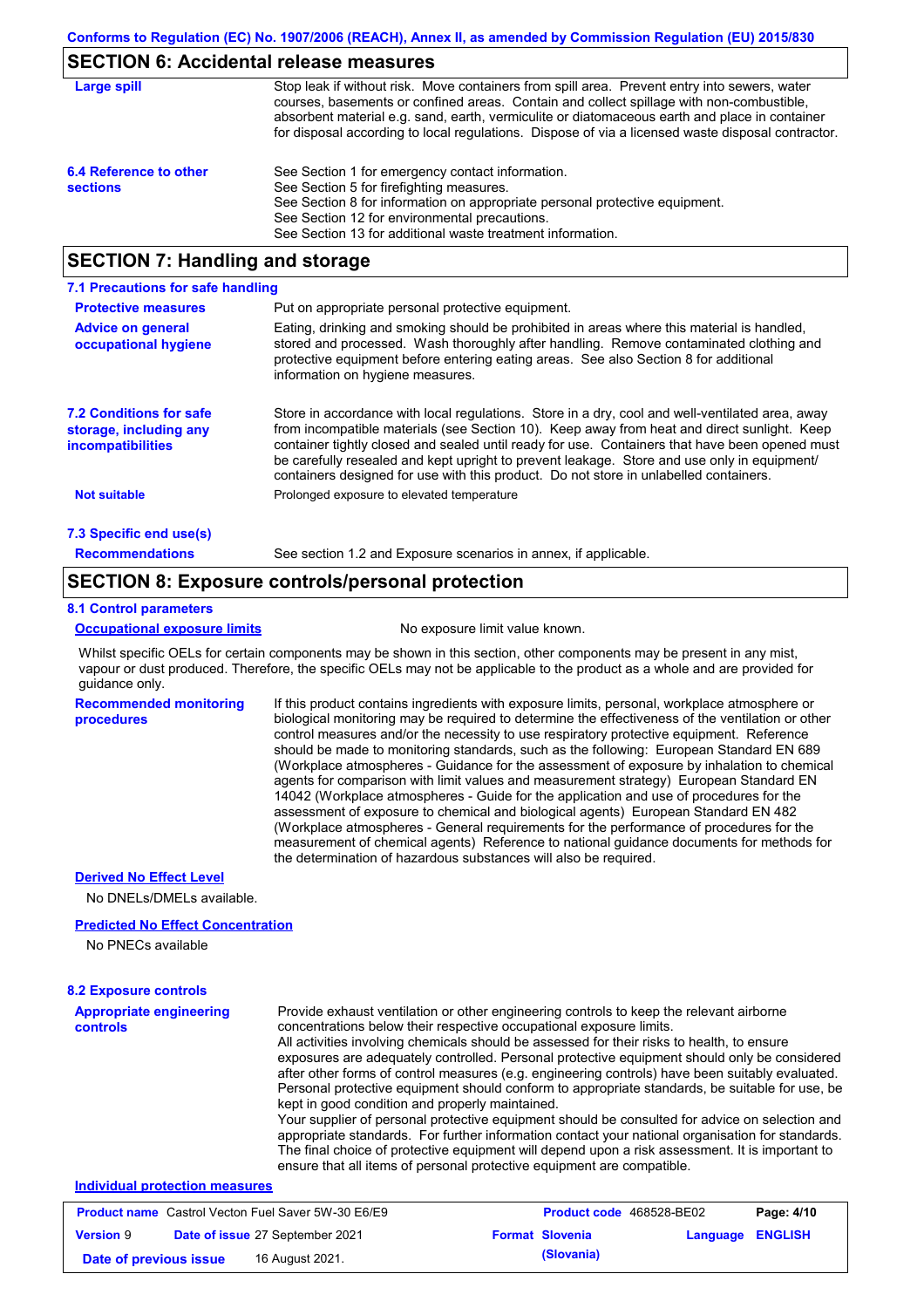## **SECTION 8: Exposure controls/personal protection**

| <b>Hygiene measures</b>       | Wash hands, forearms and face thoroughly after handling chemical products, before eating,<br>smoking and using the lavatory and at the end of the working period. Ensure that eyewash<br>stations and safety showers are close to the workstation location.                                                                                                                                                                                                                                                                                                                                                                                       |
|-------------------------------|---------------------------------------------------------------------------------------------------------------------------------------------------------------------------------------------------------------------------------------------------------------------------------------------------------------------------------------------------------------------------------------------------------------------------------------------------------------------------------------------------------------------------------------------------------------------------------------------------------------------------------------------------|
| <b>Respiratory protection</b> | In case of insufficient ventilation, wear suitable respiratory equipment.<br>The correct choice of respiratory protection depends upon the chemicals being handled, the<br>conditions of work and use, and the condition of the respiratory equipment. Safety procedures<br>should be developed for each intended application. Respiratory protection equipment should<br>therefore be chosen in consultation with the supplier/manufacturer and with a full assessment<br>of the working conditions.                                                                                                                                             |
| <b>Eye/face protection</b>    | Safety glasses with side shields.                                                                                                                                                                                                                                                                                                                                                                                                                                                                                                                                                                                                                 |
| <b>Skin protection</b>        |                                                                                                                                                                                                                                                                                                                                                                                                                                                                                                                                                                                                                                                   |
| <b>Hand protection</b>        | <b>General Information:</b>                                                                                                                                                                                                                                                                                                                                                                                                                                                                                                                                                                                                                       |
|                               | Because specific work environments and material handling practices vary, safety procedures<br>should be developed for each intended application. The correct choice of protective gloves<br>depends upon the chemicals being handled, and the conditions of work and use. Most gloves<br>provide protection for only a limited time before they must be discarded and replaced (even the<br>best chemically resistant gloves will break down after repeated chemical exposures).                                                                                                                                                                  |
|                               | Gloves should be chosen in consultation with the supplier / manufacturer and taking account of<br>a full assessment of the working conditions.                                                                                                                                                                                                                                                                                                                                                                                                                                                                                                    |
|                               | Recommended: Nitrile gloves.<br><b>Breakthrough time:</b>                                                                                                                                                                                                                                                                                                                                                                                                                                                                                                                                                                                         |
|                               | Breakthrough time data are generated by glove manufacturers under laboratory test conditions<br>and represent how long a glove can be expected to provide effective permeation resistance. It<br>is important when following breakthrough time recommendations that actual workplace<br>conditions are taken into account. Always consult with your glove supplier for up-to-date<br>technical information on breakthrough times for the recommended glove type.<br>Our recommendations on the selection of gloves are as follows:                                                                                                                |
|                               | Continuous contact:                                                                                                                                                                                                                                                                                                                                                                                                                                                                                                                                                                                                                               |
|                               | Gloves with a minimum breakthrough time of 240 minutes, or >480 minutes if suitable gloves<br>can be obtained.<br>If suitable gloves are not available to offer that level of protection, gloves with shorter<br>breakthrough times may be acceptable as long as appropriate glove maintenance and<br>replacement regimes are determined and adhered to.                                                                                                                                                                                                                                                                                          |
|                               | Short-term / splash protection:                                                                                                                                                                                                                                                                                                                                                                                                                                                                                                                                                                                                                   |
|                               | Recommended breakthrough times as above.<br>It is recognised that for short-term, transient exposures, gloves with shorter breakthrough times<br>may commonly be used. Therefore, appropriate maintenance and replacement regimes must<br>be determined and rigorously followed.                                                                                                                                                                                                                                                                                                                                                                  |
|                               | <b>Glove Thickness:</b>                                                                                                                                                                                                                                                                                                                                                                                                                                                                                                                                                                                                                           |
|                               | For general applications, we recommend gloves with a thickness typically greater than 0.35 mm.                                                                                                                                                                                                                                                                                                                                                                                                                                                                                                                                                    |
|                               | It should be emphasised that glove thickness is not necessarily a good predictor of glove<br>resistance to a specific chemical, as the permeation efficiency of the glove will be dependent<br>on the exact composition of the glove material. Therefore, glove selection should also be based<br>on consideration of the task requirements and knowledge of breakthrough times.<br>Glove thickness may also vary depending on the glove manufacturer, the glove type and the<br>glove model. Therefore, the manufacturers' technical data should always be taken into account<br>to ensure selection of the most appropriate glove for the task. |
|                               | Note: Depending on the activity being conducted, gloves of varying thickness may be required<br>for specific tasks. For example:                                                                                                                                                                                                                                                                                                                                                                                                                                                                                                                  |
|                               | • Thinner gloves (down to 0.1 mm or less) may be required where a high degree of manual<br>dexterity is needed. However, these gloves are only likely to give short duration protection and<br>would normally be just for single use applications, then disposed of.                                                                                                                                                                                                                                                                                                                                                                              |
|                               | • Thicker gloves (up to 3 mm or more) may be required where there is a mechanical (as well<br>as a chemical) risk i.e. where there is abrasion or puncture potential.                                                                                                                                                                                                                                                                                                                                                                                                                                                                             |

| <b>Product name</b> Castrol Vecton Fuel Saver 5W-30 E6/E9 |  |                                        | <b>Product code</b> 468528-BE02 | Page: 5/10              |  |
|-----------------------------------------------------------|--|----------------------------------------|---------------------------------|-------------------------|--|
| <b>Version 9</b>                                          |  | <b>Date of issue 27 September 2021</b> | <b>Format Slovenia</b>          | <b>Language ENGLISH</b> |  |
| Date of previous issue                                    |  | 16 August 2021.                        | (Slovania)                      |                         |  |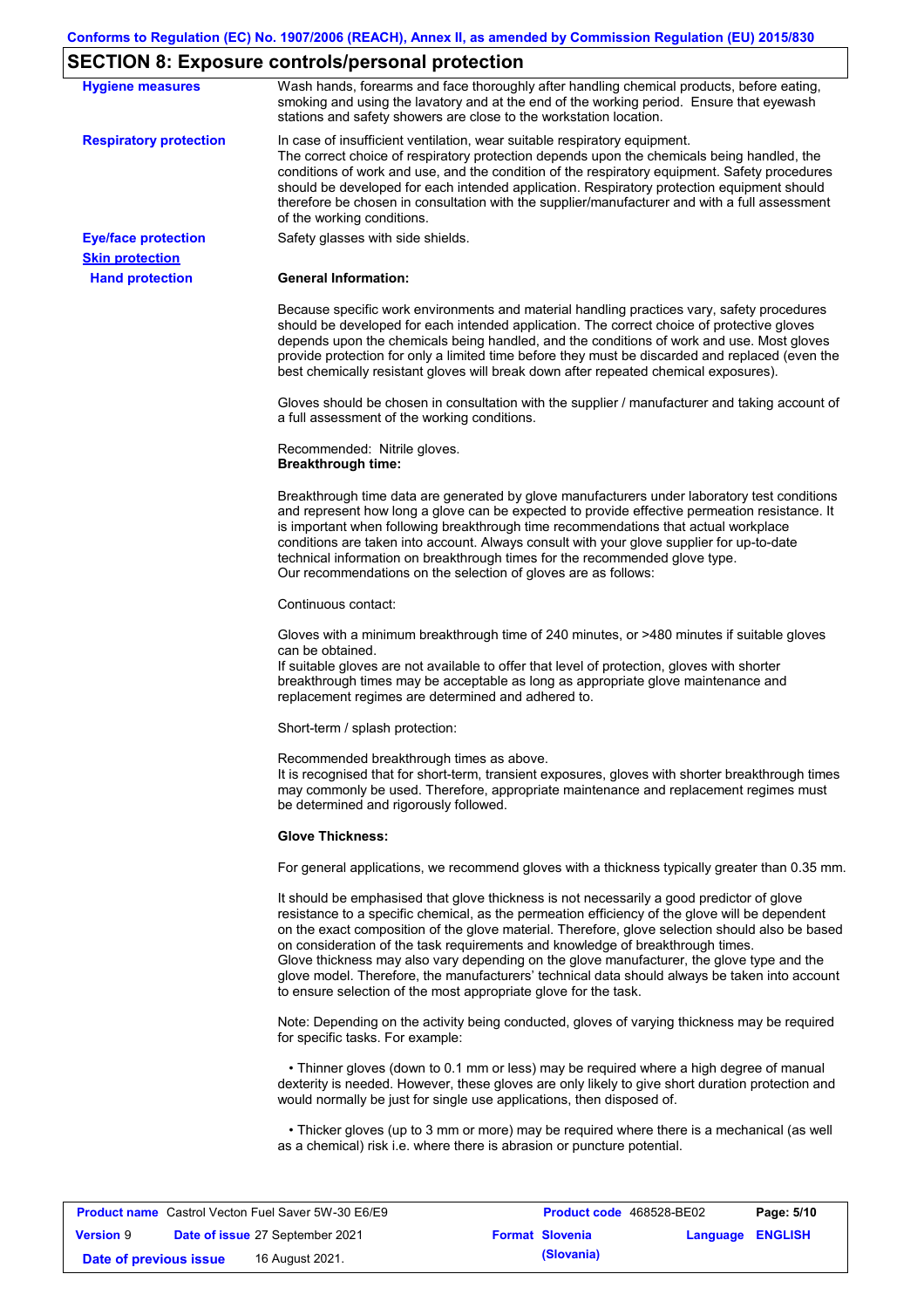## **SECTION 8: Exposure controls/personal protection**

| <b>Skin and body</b>                             | Use of protective clothing is good industrial practice.<br>Personal protective equipment for the body should be selected based on the task being<br>performed and the risks involved and should be approved by a specialist before handling this<br>product.<br>Cotton or polyester/cotton overalls will only provide protection against light superficial<br>contamination that will not soak through to the skin. Overalls should be laundered on a regular<br>basis. When the risk of skin exposure is high (e.g. when cleaning up spillages or if there is a<br>risk of splashing) then chemical resistant aprons and/or impervious chemical suits and boots<br>will be required. |
|--------------------------------------------------|---------------------------------------------------------------------------------------------------------------------------------------------------------------------------------------------------------------------------------------------------------------------------------------------------------------------------------------------------------------------------------------------------------------------------------------------------------------------------------------------------------------------------------------------------------------------------------------------------------------------------------------------------------------------------------------|
| <b>Refer to standards:</b>                       | Respiratory protection: EN 529<br>Gloves: EN 420, EN 374<br>Eye protection: EN 166<br>Filtering half-mask: EN 149<br>Filtering half-mask with valve: EN 405<br>Half-mask: EN 140 plus filter<br>Full-face mask: EN 136 plus filter<br>Particulate filters: EN 143<br>Gas/combined filters: EN 14387                                                                                                                                                                                                                                                                                                                                                                                   |
| <b>Environmental exposure</b><br><b>controls</b> | Emissions from ventilation or work process equipment should be checked to ensure they<br>comply with the requirements of environmental protection legislation. In some cases, fume<br>scrubbers, filters or engineering modifications to the process equipment will be necessary to<br>reduce emissions to acceptable levels.                                                                                                                                                                                                                                                                                                                                                         |

## **SECTION 9: Physical and chemical properties**

### **9.1 Information on basic physical and chemical properties**

| <b>Appearance</b>                                      |                                                                                                                                     |
|--------------------------------------------------------|-------------------------------------------------------------------------------------------------------------------------------------|
| <b>Physical state</b>                                  | Liquid.                                                                                                                             |
| <b>Colour</b>                                          | Amber. [Light]                                                                                                                      |
| <b>Odour</b>                                           | Not available.                                                                                                                      |
| <b>Odour threshold</b>                                 | Not available.                                                                                                                      |
| pH                                                     | Not applicable.                                                                                                                     |
| <b>Melting point/freezing point</b>                    | Not available.                                                                                                                      |
| Initial boiling point and boiling<br>range             | Not available.                                                                                                                      |
| <b>Pour point</b>                                      | -48 $^{\circ}$ C                                                                                                                    |
| <b>Flash point</b>                                     | Closed cup: 199°C (390.2°F) [Pensky-Martens.]<br>Open cup: 228°C (442.4°F) [Cleveland.]                                             |
| <b>Evaporation rate</b>                                | Not available.                                                                                                                      |
| <b>Flammability (solid, gas)</b>                       | Not available.                                                                                                                      |
| <b>Upper/lower flammability or</b><br>explosive limits | Not available.                                                                                                                      |
| <b>Vapour pressure</b>                                 | Not available.                                                                                                                      |
| <b>Vapour density</b>                                  | Not available.                                                                                                                      |
| <b>Relative density</b>                                | Not available.                                                                                                                      |
| <b>Density</b>                                         | <1000 kg/m <sup>3</sup> (<1 g/cm <sup>3</sup> ) at 15 <sup>°</sup> C                                                                |
| <b>Solubility(ies)</b>                                 | insoluble in water.                                                                                                                 |
| <b>Partition coefficient: n-octanol/</b><br>water      | Not available.                                                                                                                      |
| <b>Auto-ignition temperature</b>                       | Not available.                                                                                                                      |
| <b>Decomposition temperature</b>                       | Not available.                                                                                                                      |
| <b>Viscosity</b>                                       | Kinematic: 69.47 mm <sup>2</sup> /s (69.47 cSt) at 40°C<br>Kinematic: 11.5 to 12.29 mm <sup>2</sup> /s (11.5 to 12.29 cSt) at 100°C |
| <b>Explosive properties</b>                            | Not available.                                                                                                                      |
| <b>Oxidising properties</b>                            | Not available.                                                                                                                      |
|                                                        |                                                                                                                                     |

### **9.2 Other information**

No additional information.

| <b>Product name</b> Castrol Vecton Fuel Saver 5W-30 E6/E9 |  |                                        | <b>Product code</b> 468528-BE02 |                        | Page: 6/10              |  |
|-----------------------------------------------------------|--|----------------------------------------|---------------------------------|------------------------|-------------------------|--|
| <b>Version 9</b>                                          |  | <b>Date of issue 27 September 2021</b> |                                 | <b>Format Slovenia</b> | <b>Language ENGLISH</b> |  |
| Date of previous issue                                    |  | 16 August 2021.                        |                                 | (Slovania)             |                         |  |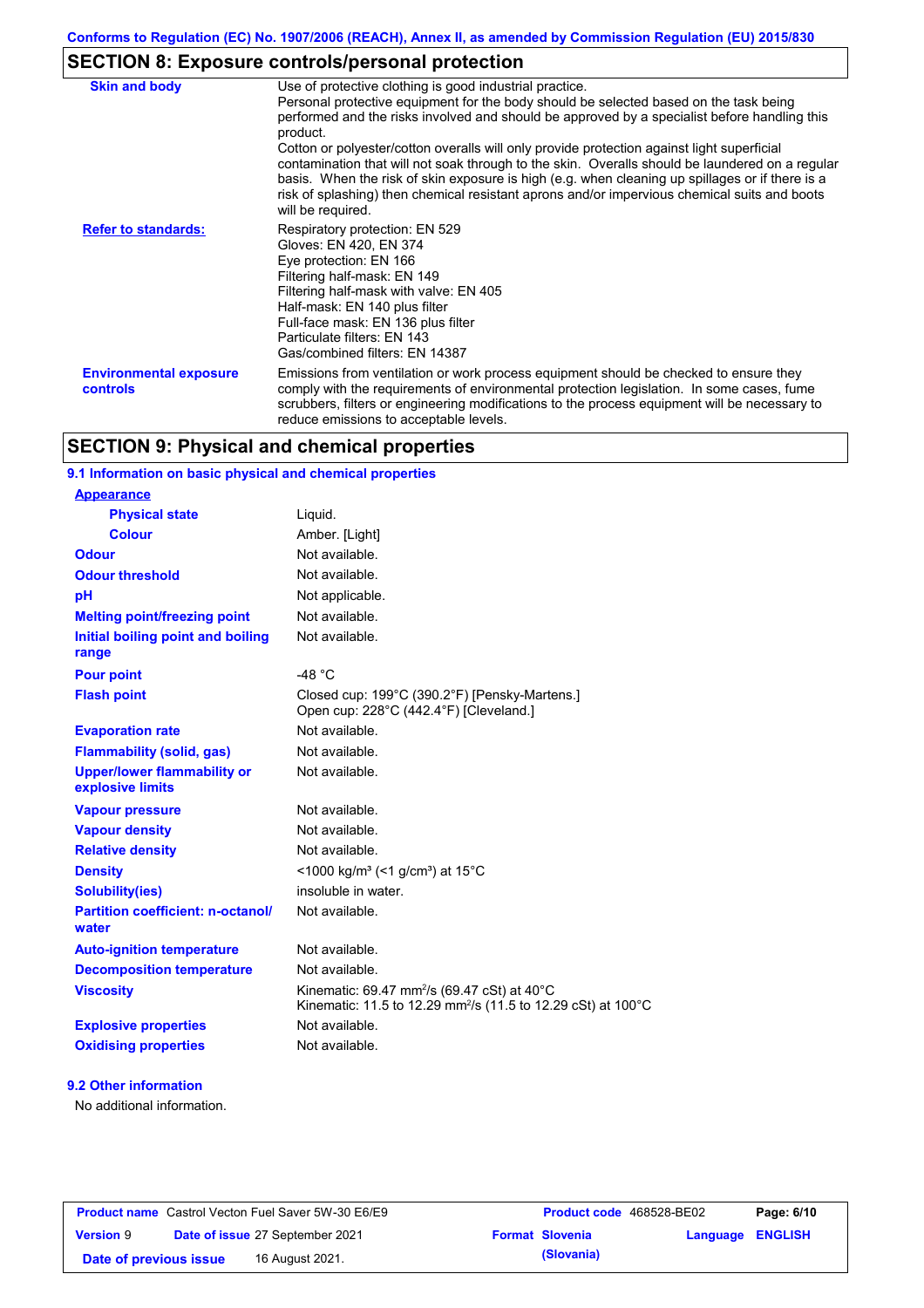| <b>SECTION 10: Stability and reactivity</b>       |                                                                                                                                                                         |
|---------------------------------------------------|-------------------------------------------------------------------------------------------------------------------------------------------------------------------------|
| <b>10.1 Reactivity</b>                            | No specific test data available for this product. Refer to Conditions to avoid and Incompatible<br>materials for additional information.                                |
| <b>10.2 Chemical stability</b>                    | The product is stable.                                                                                                                                                  |
| <b>10.3 Possibility of</b><br>hazardous reactions | Under normal conditions of storage and use, hazardous reactions will not occur.<br>Under normal conditions of storage and use, hazardous polymerisation will not occur. |
| <b>10.4 Conditions to avoid</b>                   | Avoid all possible sources of ignition (spark or flame).                                                                                                                |
| 10.5 Incompatible materials                       | Reactive or incompatible with the following materials: oxidising materials.                                                                                             |
| <b>10.6 Hazardous</b><br>decomposition products   | Under normal conditions of storage and use, hazardous decomposition products should not be<br>produced.                                                                 |

## **SECTION 11: Toxicological information**

| 11.1 Information on toxicological effects          |                                                                                                                                                                                                                                                                                                                                                                                                                 |
|----------------------------------------------------|-----------------------------------------------------------------------------------------------------------------------------------------------------------------------------------------------------------------------------------------------------------------------------------------------------------------------------------------------------------------------------------------------------------------|
| <b>Acute toxicity estimates</b>                    |                                                                                                                                                                                                                                                                                                                                                                                                                 |
| Not available.                                     |                                                                                                                                                                                                                                                                                                                                                                                                                 |
| <b>Information on likely</b><br>routes of exposure | Routes of entry anticipated: Dermal, Inhalation.                                                                                                                                                                                                                                                                                                                                                                |
| <b>Potential acute health effects</b>              |                                                                                                                                                                                                                                                                                                                                                                                                                 |
| <b>Inhalation</b>                                  | Vapour inhalation under ambient conditions is not normally a problem due to low vapour<br>pressure.                                                                                                                                                                                                                                                                                                             |
| <b>Ingestion</b>                                   | No known significant effects or critical hazards.                                                                                                                                                                                                                                                                                                                                                               |
| <b>Skin contact</b>                                | Defatting to the skin. May cause skin dryness and irritation.                                                                                                                                                                                                                                                                                                                                                   |
| <b>Eye contact</b>                                 | No known significant effects or critical hazards.                                                                                                                                                                                                                                                                                                                                                               |
|                                                    | <b>Symptoms related to the physical, chemical and toxicological characteristics</b>                                                                                                                                                                                                                                                                                                                             |
| <b>Inhalation</b>                                  | No specific data.                                                                                                                                                                                                                                                                                                                                                                                               |
| <b>Ingestion</b>                                   | No specific data.                                                                                                                                                                                                                                                                                                                                                                                               |
| <b>Skin contact</b>                                | Adverse symptoms may include the following:<br>irritation<br>dryness<br>cracking                                                                                                                                                                                                                                                                                                                                |
| <b>Eye contact</b>                                 | No specific data.                                                                                                                                                                                                                                                                                                                                                                                               |
|                                                    | Delayed and immediate effects as well as chronic effects from short and long-term exposure                                                                                                                                                                                                                                                                                                                      |
| <b>Inhalation</b>                                  | Overexposure to the inhalation of airborne droplets or aerosols may cause irritation of the<br>respiratory tract.                                                                                                                                                                                                                                                                                               |
| <b>Ingestion</b>                                   | Ingestion of large quantities may cause nausea and diarrhoea.                                                                                                                                                                                                                                                                                                                                                   |
| <b>Skin contact</b>                                | Prolonged or repeated contact can defat the skin and lead to irritation and/or dermatitis.                                                                                                                                                                                                                                                                                                                      |
| <b>Eye contact</b>                                 | Potential risk of transient stinging or redness if accidental eye contact occurs.                                                                                                                                                                                                                                                                                                                               |
| <b>Potential chronic health effects</b>            |                                                                                                                                                                                                                                                                                                                                                                                                                 |
| General                                            | <b>USED ENGINE OILS</b><br>Combustion products resulting from the operation of internal combustion engines contaminate<br>engine oils during use. Used engine oil may contain hazardous components which have the<br>potential to cause skin cancer. Frequent or prolonged contact with all types and makes of used<br>engine oil must therefore be avoided and a high standard of personal hygiene maintained. |
| <b>Carcinogenicity</b>                             | No known significant effects or critical hazards.                                                                                                                                                                                                                                                                                                                                                               |
| <b>Mutagenicity</b>                                | No known significant effects or critical hazards.                                                                                                                                                                                                                                                                                                                                                               |
| <b>Developmental effects</b>                       | No known significant effects or critical hazards.                                                                                                                                                                                                                                                                                                                                                               |
| <b>Fertility effects</b>                           | No known significant effects or critical hazards.                                                                                                                                                                                                                                                                                                                                                               |

## **SECTION 12: Ecological information**

### **12.1 Toxicity**

**Environmental hazards** Not classified as dangerous

### **12.2 Persistence and degradability**

Partially biodegradable.

| <b>Product name</b> Castrol Vecton Fuel Saver 5W-30 E6/E9 |  |                                        | <b>Product code</b> 468528-BE02 |                        | Page: 7/10       |  |
|-----------------------------------------------------------|--|----------------------------------------|---------------------------------|------------------------|------------------|--|
| <b>Version 9</b>                                          |  | <b>Date of issue 27 September 2021</b> |                                 | <b>Format Slovenia</b> | Language ENGLISH |  |
| Date of previous issue                                    |  | 16 August 2021.                        |                                 | (Slovania)             |                  |  |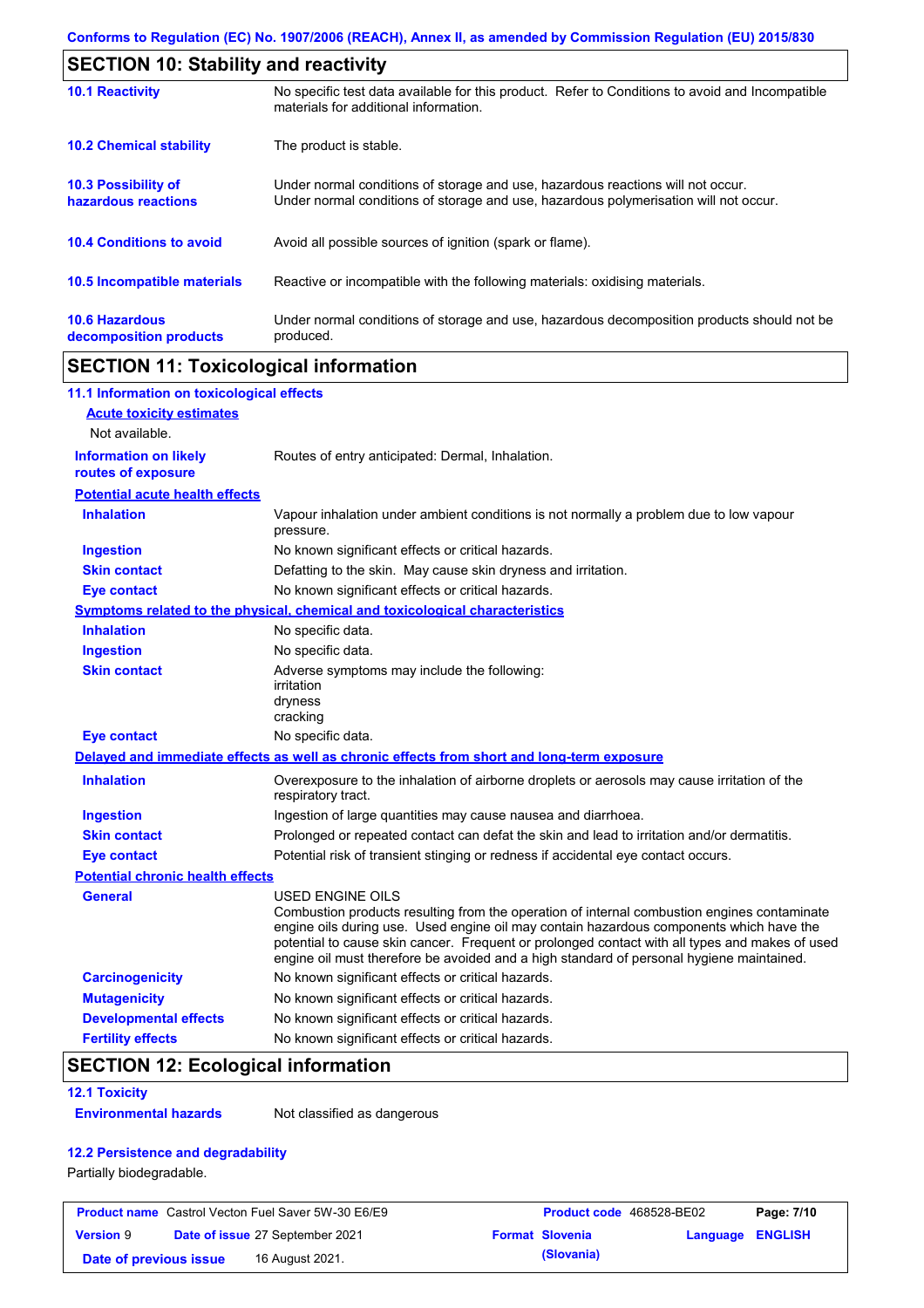### **SECTION 12: Ecological information**

### **12.3 Bioaccumulative potential**

This product is not expected to bioaccumulate through food chains in the environment.

| <b>12.4 Mobility in soil</b>                                  |                                                                      |
|---------------------------------------------------------------|----------------------------------------------------------------------|
| <b>Soil/water partition</b><br>coefficient (K <sub>oc</sub> ) | Not available.                                                       |
| <b>Mobility</b>                                               | Spillages may penetrate the soil causing ground water contamination. |

### **12.5 Results of PBT and vPvB assessment**

Product does not meet the criteria for PBT or vPvB according to Regulation (EC) No. 1907/2006, Annex XIII.

#### **12.6 Other adverse effects**

**Other ecological information**

Spills may form a film on water surfaces causing physical damage to organisms. Oxygen transfer could also be impaired.

### **SECTION 13: Disposal considerations**

| <b>13.1 Waste treatment methods</b> |                                                                                                                                                                      |
|-------------------------------------|----------------------------------------------------------------------------------------------------------------------------------------------------------------------|
| <b>Product</b>                      |                                                                                                                                                                      |
| <b>Methods of disposal</b>          | Where possible, arrange for product to be recycled. Dispose of via an authorised person/<br>licensed waste disposal contractor in accordance with local regulations. |
| <b>Hazardous waste</b>              | Yes.                                                                                                                                                                 |
| European waste catalogue (EWC)      |                                                                                                                                                                      |

| Waste code | <b>Waste designation</b>                |
|------------|-----------------------------------------|
| 13 02 08*  | other engine, gear and lubricating oils |

However, deviation from the intended use and/or the presence of any potential contaminants may require an alternative waste disposal code to be assigned by the end user.

| <b>Packaging</b>           |                                                                                                                                                                                                                                         |
|----------------------------|-----------------------------------------------------------------------------------------------------------------------------------------------------------------------------------------------------------------------------------------|
| <b>Methods of disposal</b> | Where possible, arrange for product to be recycled. Dispose of via an authorised person/<br>licensed waste disposal contractor in accordance with local regulations.                                                                    |
| <b>Special precautions</b> | This material and its container must be disposed of in a safe way. Empty containers or liners<br>may retain some product residues. Avoid dispersal of spilt material and runoff and contact with<br>soil, waterways, drains and sewers. |
| Slovenia - Hazardous waste | This product is classified as dangerous according to Slovenian waste treatment rules [Ur.l. RS.<br>No. 45/2000 as amended and adapted.                                                                                                  |
| <b>References</b>          | Commission 2014/955/EU<br>Directive 2008/98/EC                                                                                                                                                                                          |

## **SECTION 14: Transport information**

|                                           | <b>ADR/RID</b> | <b>ADN</b>     | <b>IMDG</b>    | <b>IATA</b>    |
|-------------------------------------------|----------------|----------------|----------------|----------------|
| 14.1 UN number                            | Not regulated. | Not regulated. | Not regulated. | Not regulated. |
| 14.2 UN proper<br>shipping name           |                |                | ۰              |                |
| <b>14.3 Transport</b><br>hazard class(es) |                |                | ۰              |                |
| 14.4 Packing<br>group                     |                |                |                |                |
| 14.5<br><b>Environmental</b><br>hazards   | No.            | No.            | No.            | No.            |
| <b>Additional</b><br>information          |                |                |                |                |

#### **14.6 Special precautions for user** Not available.

**Product name** Castrol Vecton Fuel Saver 5W-30 E6/E9 **Product Code 468528-BE02 Page: 8/10 Version** 9 **Date of issue** 27 September 2021 **Format Slovenia Language ENGLISH Date of previous issue (Slovania)** 16 August 2021.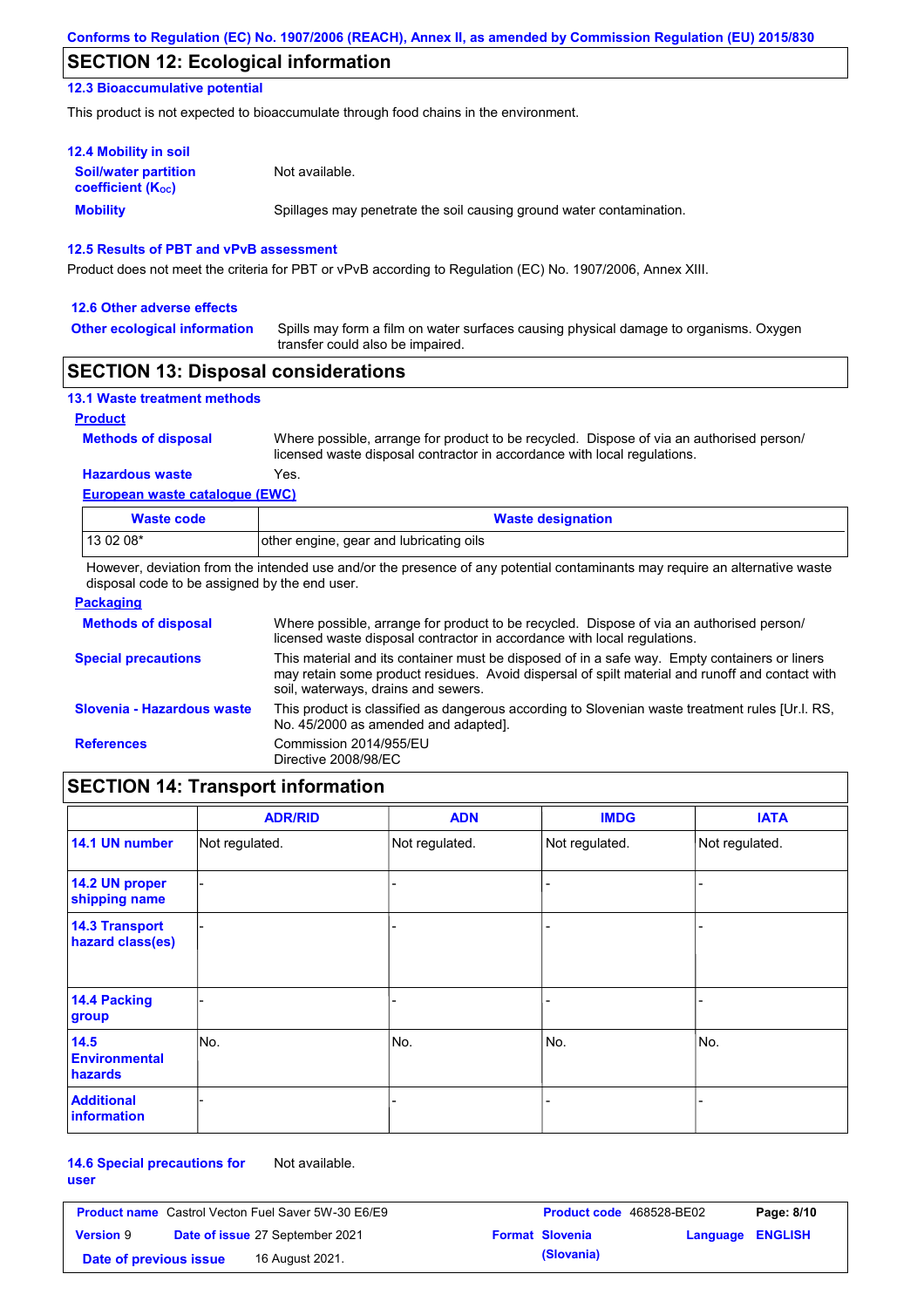## **SECTION 14: Transport information**

| <b>14.7 Transport in bulk</b><br>according to IMO<br><b>instruments</b> | Not available.                                                                                                                 |
|-------------------------------------------------------------------------|--------------------------------------------------------------------------------------------------------------------------------|
| <b>SECTION 15: Regulatory information</b>                               |                                                                                                                                |
|                                                                         | 15.1 Safety, health and environmental regulations/legislation specific for the substance or mixture                            |
| EU Regulation (EC) No. 1907/2006 (REACH)                                |                                                                                                                                |
| <b>Annex XIV - List of substances subject to authorisation</b>          |                                                                                                                                |
| <b>Annex XIV</b>                                                        |                                                                                                                                |
| None of the components are listed.                                      |                                                                                                                                |
| <b>Substances of very high concern</b>                                  |                                                                                                                                |
| None of the components are listed.                                      |                                                                                                                                |
| EU Regulation (EC) No. 1907/2006 (REACH)                                |                                                                                                                                |
| <b>Annex XVII - Restrictions</b>                                        | Not applicable.                                                                                                                |
| on the manufacture,                                                     |                                                                                                                                |
| placing on the market<br>and use of certain                             |                                                                                                                                |
| dangerous substances,                                                   |                                                                                                                                |
| mixtures and articles                                                   |                                                                                                                                |
| <b>Other regulations</b>                                                |                                                                                                                                |
| <b>REACH Status</b>                                                     | The company, as identified in Section 1, sells this product in the EU in compliance with the<br>current requirements of REACH. |
| <b>United States inventory</b><br>(TSCA 8b)                             | All components are active or exempted.                                                                                         |
| <b>Australia inventory (AICS)</b>                                       | All components are listed or exempted.                                                                                         |
| <b>Canada inventory</b>                                                 | All components are listed or exempted.                                                                                         |
| <b>China inventory (IECSC)</b>                                          | At least one component is not listed.                                                                                          |
| <b>Japan inventory (ENCS)</b>                                           | All components are listed or exempted.                                                                                         |
| <b>Korea inventory (KECI)</b>                                           | All components are listed or exempted.                                                                                         |
| <b>Philippines inventory</b><br>(PICCS)                                 | All components are listed or exempted.                                                                                         |
| <b>Taiwan Chemical</b><br><b>Substances Inventory</b><br>(TCSI)         | All components are listed or exempted.                                                                                         |
| Ozone depleting substances (1005/2009/EU)                               |                                                                                                                                |
| Not listed.                                                             |                                                                                                                                |
| Prior Informed Consent (PIC) (649/2012/EU)                              |                                                                                                                                |
| Not listed.                                                             |                                                                                                                                |
|                                                                         |                                                                                                                                |
| EU - Water framework directive - Priority substances                    |                                                                                                                                |
| None of the components are listed.                                      |                                                                                                                                |
| <b>Seveso Directive</b>                                                 |                                                                                                                                |
| This product is not controlled under the Seveso Directive.              |                                                                                                                                |
|                                                                         |                                                                                                                                |
| <b>15.2 Chemical safety</b>                                             | A Chemical Safety Assessment has been carried out for one or more of the substances within                                     |

A Chemical Safety Assessment has been carried out for one or more of the substances within this mixture. A Chemical Safety Assessment has not been carried out for the mixture itself.

# **SECTION 16: Other information**

| <b>Abbreviations and acronyms</b>                         | ADN = European Provisions concerning the International Carriage of Dangerous Goods by<br>Inland Waterway<br>ADR = The European Agreement concerning the International Carriage of Dangerous Goods by<br>Road<br>$ATE = Acute Toxicity Estimate$<br>BCF = Bioconcentration Factor<br>CAS = Chemical Abstracts Service<br>CLP = Classification, Labelling and Packaging Regulation [Regulation (EC) No. 1272/2008]<br>CSA = Chemical Safety Assessment<br>CSR = Chemical Safety Report<br>DMEL = Derived Minimal Effect Level |                          |          |                |
|-----------------------------------------------------------|-----------------------------------------------------------------------------------------------------------------------------------------------------------------------------------------------------------------------------------------------------------------------------------------------------------------------------------------------------------------------------------------------------------------------------------------------------------------------------------------------------------------------------|--------------------------|----------|----------------|
| <b>Product name</b> Castrol Vecton Fuel Saver 5W-30 E6/E9 |                                                                                                                                                                                                                                                                                                                                                                                                                                                                                                                             | Product code 468528-BE02 |          | Page: 9/10     |
| <b>Version 9</b>                                          | Date of issue 27 September 2021                                                                                                                                                                                                                                                                                                                                                                                                                                                                                             | <b>Format Slovenia</b>   | Language | <b>ENGLISH</b> |
| Date of previous issue                                    | 16 August 2021.                                                                                                                                                                                                                                                                                                                                                                                                                                                                                                             | (Slovania)               |          |                |